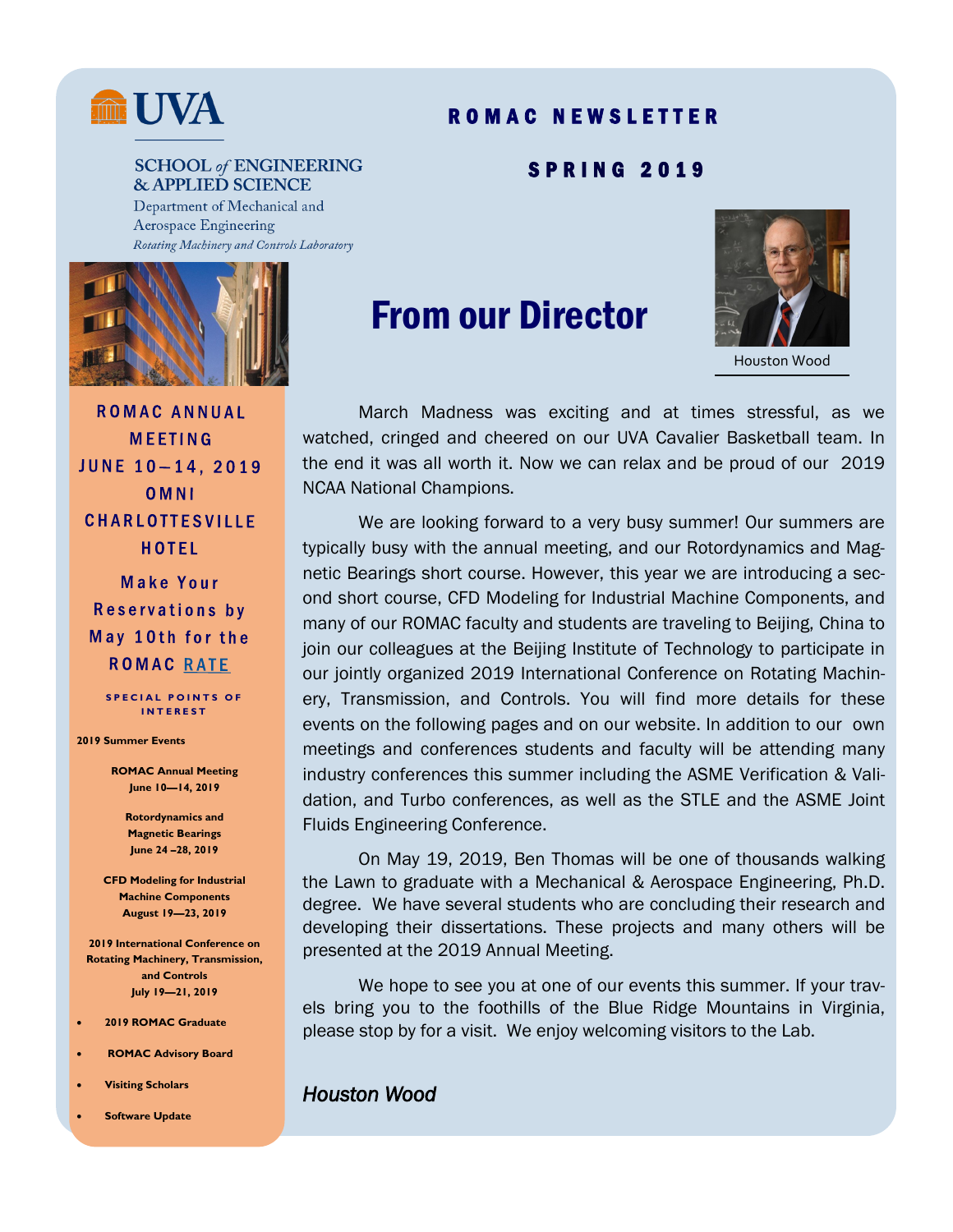# Save these dates and plan to attend any or all of the following ROMAC Events [Visit our website for additional information](https://pages.shanti.virginia.edu/romac/)

# 2019 ROMAC Annual Meeting June 10—14, 2019 OMNI Charlottesville Hotel

The 2019 ROMAC Annual Meeting will take place June 10-14 at the OMNI Charlottesville Hotel located on the [Charlottesville Downtown Mall](https://www.downtowncharlottesville.com/) 

#### [Register for the Annual Meeting](https://docs.google.com/forms/d/e/1FAIpQLSc7PS1icT6hrGYi6Is8xCLGPkF-MhCogPQZeRvt4QChkuNDcA/viewform)

To make your reservations at the OMNI Charlottesville Hotel please make an [on-line reserva](https://www.omnihotels.com/hotels/charlottesville/meetings/uva-mechanical-engineering-group-2019)[tion](https://www.omnihotels.com/hotels/charlottesville/meetings/uva-mechanical-engineering-group-2019) specifically using the ROMAC room block. Reservations must be made by May 10, 2019 to receive the negotiated rate.

> If you have questions please contact [Lori Mohr Pedersen](mailto:llmp3t@virginia.edu)

2019 International Conference on Rotating Machinery, Transmission, and Controls July 19-21, 2019 Beijing Friendship Hotel, Beijing, China

Faculty and students from the University of Virginia ROMAC Lab in collaboration with our colleagues in the National Key Laboratory of Vehicle Transmission (NKLVT) at the Beijing Institute of Technology (BIT), invite ROMAC members to attend this conference.

#### [Register for the Conference](https://docs.google.com/forms/d/e/1FAIpQLSfL_Aee6_CzZd6kzc5zi7ezXDgHgijFLOuTxWsA_L25Qk-XlQ/viewform)

If you have questions please contact [Lori Mohr Pedersen](mailto:llmp3t@virginia.edu)

# Rotordynamics and Magnetic Bearings [Register](https://docs.google.com/forms/d/e/1FAIpQLScKuh_b1-BKKfnWrWXU9f6XnROf_Xoi96cP6xr3bQivqIreCQ/viewform)

#### June 24 – 28, 2019

This rotordynamics and magnetic bearings short course will include presentations by UVA faculty and graduate students. Case histories and examples from industry professionals will also be presented.

# CFD Modeling for Industrial Machine Components [Register](https://docs.google.com/forms/d/e/1FAIpQLScKuh_b1-BKKfnWrWXU9f6XnROf_Xoi96cP6xr3bQivqIreCQ/viewform) August 19 - 23, 2109

This computational fluid dynamics (CFD) short course will include presentations by UVA faculty and graduate students. Tutorials using the commercial CFD software, ANSYS CFX, will also be performed for common rotating machinery component analyses.

Short courses take place at the ROMAC Lab on the Grounds of UVA in Charlottesville, VA

\$1,500 USD ROMAC Member | \$3,000 USD Non-Member

Course material, parking, breaks and lunch is included.

If you have questions please contact [Lori Mohr Pedersen](mailto:lamp@virginia.edu)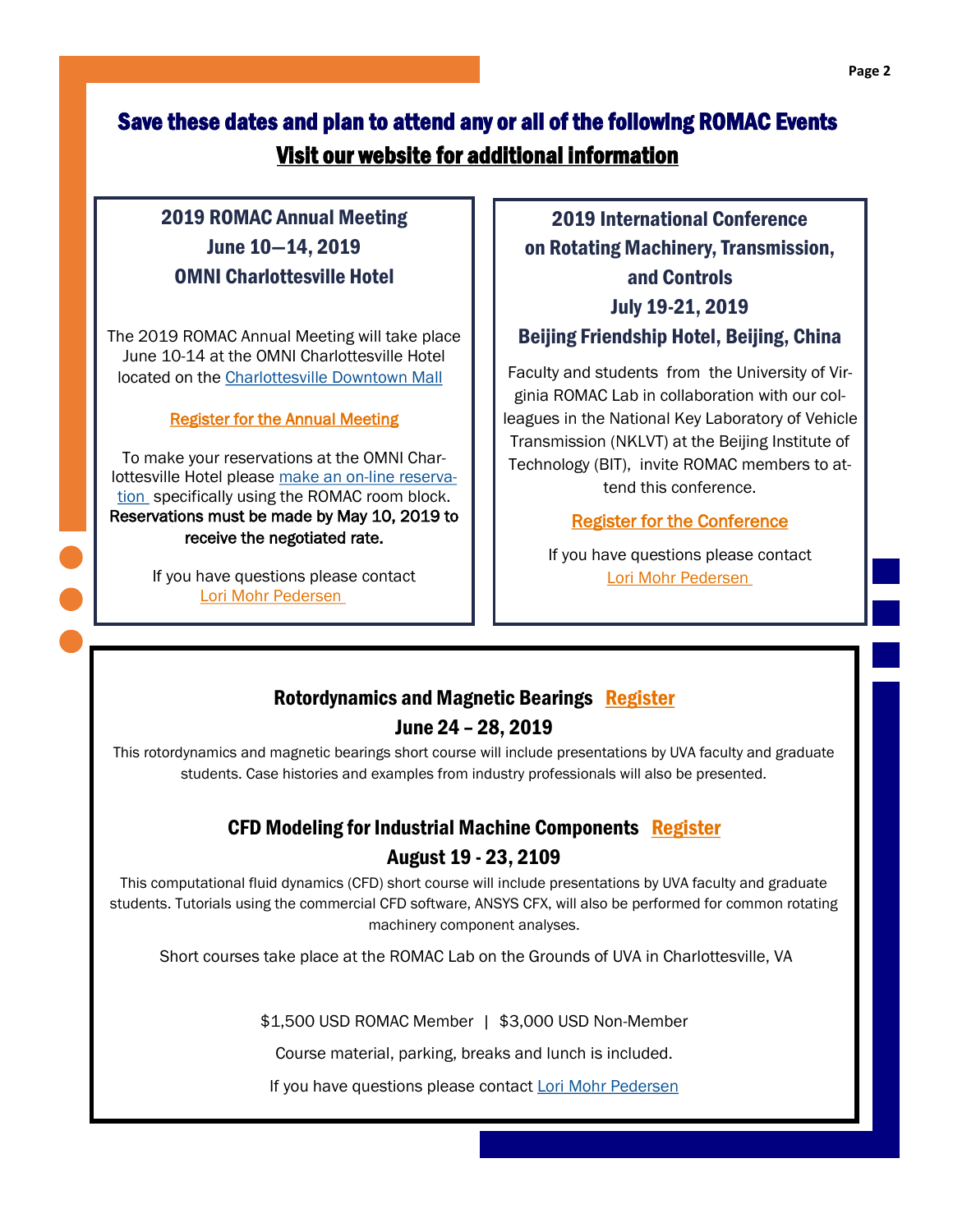#### 2019 Graduates



In December

2018, Ben Thomas successfully defended his Ph.D. dissertation: *Modeling the Flow and Isotope Transport of a Low Speed Countercurrent Gas Cen-*

**Ben Thomas** 

*trifuge*. Ben completed his Ph.D. degree as an

active duty member of the US Army, serving on two combat deployments and recently received the rank of Lieutenant Colonel. Congratulations Ben and Thank You for Your Service.

#### ROMAC Advisory Board

The ROMAC Advisory Board (RAB) will meet in late May. The minutes will be uploaded to the website within two weeks of the meeting and a report will be given at the Annual Meeting. If you have questions, concerns or a topic you'd like to be addressed please email it to the [ROMAC Advi](mailto:romacadvisoryboard@virginia.edu)[sory Board.](mailto:romacadvisoryboard@virginia.edu)

# Visiting Scholars

Weiqi Bai is a PhD student in the State Key Laboratory of Rail Traffic Control and Safety at the Beijing Jiao-tong University. His appointment was extended for an additional year and is through October 2019. His research Interests include: Modeling and collaborative control of highspeed trains; Energy-saving optimal control; Highspeed railway systems and Fault diagnosis.

Later this year ROMAC will be welcoming three additional visiting scholars, you will be introduced to them in the fall newsletter.

#### ROMAC Software Update

RotorLab+ v4.3 – The next release of RotorLab+ is presently in the testing phase with a plan to be released before this year's Annual Meeting. This latest version (v4.3) will contain the following updates…

RotorSol – a new solver that can perform lateral, axial, and torsional analysis – is being in the process of being integrated into RotorLab+. Initial integration work and testing has begun, and care is being taken to validate the solver and its implementation to ensure a smooth transition when released. The switch to RotorSol should be transparent to the end-user. With the successful implementation of RotorSol in RotorLab+, axial, torsional and combined axialtorsional-lateral analysis will finally be able to be performed in a single, unified graphical user interface.

In addition to the updates noted above, Cori Watson-Kassa has been leading a research effort related to seal modeling and analysis which will lead to a series of updated seal codes that will be integrated into RotorLab+ in the near future. These new codes are in the process of being comprehensively validated and will lead to increased modeling accuracy compared with the legacy codes they are scheduled to replace.

The planned release of all these developments is by the end of calendar year 2019.

For questions about RotorLab+ or any ROMAC software visit our [website o](https://pages.shanti.virginia.edu/romac/)r contact us at [romac@virginia.edu.](mailto:romac@virginia.edu)